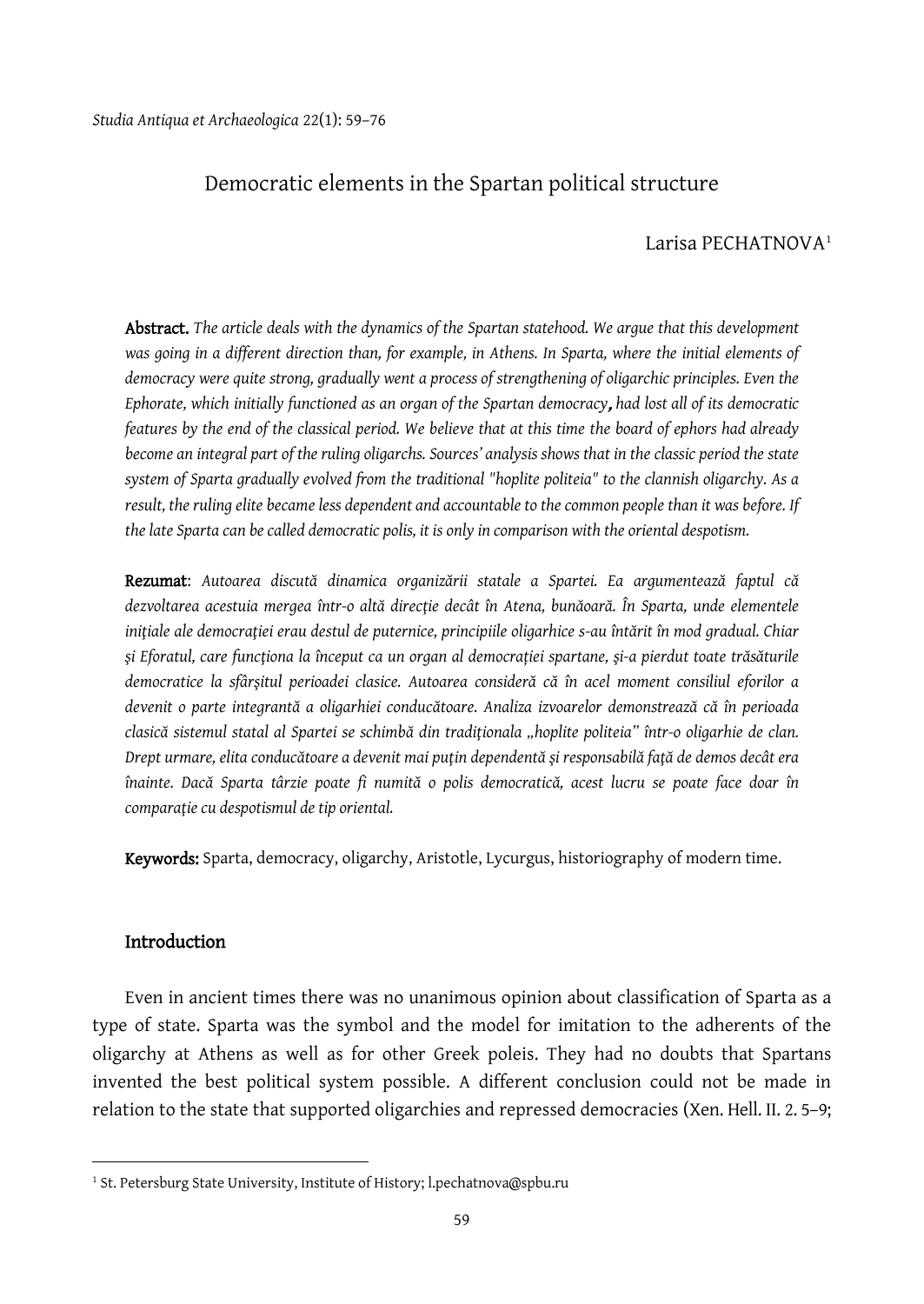Diod. XII. 11; XIII. 104; Plut. Lyc. 13). There is a good reason for Critias to say that "the constitution of the Lacedaemonians is, we know, deemed the best of all constitutions" (translated by C. L. Brownson) (Xen. Hell. II. 3. 34: πολιτεία είναι ή Λακεδαιμονίων). When Critias became the leader of the most odious collective tyranny—The Thirty at Athens—he, at least for brief period, was able to establish in Athens an oligarchy with "Spartan face". Some features of Sparta's political system were imitated by Critias with perfect accuracy: the members of the committee that prepared the coup were named ephors; and just like the Spartan gerousia the ruling council consisted of 30 members. Moreover, the number of citizens with full rights (within three thousand) practically coincided with the number of Spartiates that time; the persecution of the well-off metoikoi probably had its model in the Spartan expulsion of foreigners (Xenelasia: Lys. XII. 6–7; Diod. XIV. 5. 5). Critias made an attempt to embody the theoretical provisions in practice, apparently imitating the oligarchic Sparta. The successes of Sparta in the Peloponnesian war demonstrated the exceptional efficiency of its political system and of the Spartan way of life in general. But the Greek political thought certainly considered Sparta as an oligarchic state, and such perception is fixed by Greek historians; on the contrary, the works of ancient philosophers show a somewhat different picture.

Even at the ancient times the uniqueness of Sparta confused theorists of polis and made it especially difficult to identify its political system as any known "simple" political form. Say Plato using Sparta as an example more or less accurately formulated a new position and a new opinion about pure political forms. According to him, the prevalence of the democracy or the aristocracy is equally disastrous for a state; and only the mixture of the best elements taken from all known political systems can give a state the necessary long life and stability. Plato and Isocrates, the theorists of polis, using Sparta as a prototype for their ideal political constructions analysed the Spartan system to make it an amalgam of almost all known pure political forms. However, ancient sociologists could perfectly well distinguish between the real Sparta and its ideal model that they invented. The best evidence is the example of Aristotle. His *Politics* contain quite different statements concerning the political system of the Spartan state. Fr. Ollier, the author of "*Le Mirage Spartiate*", regarded alternation of positive and negative estimates in Aristotle' views on Sparta as incoherence and contradiction. According to Fr. Ollier, when one reads *Politics* it seems that Aristotle speaks of "two Spartas", that are in opposition to each other<sup>[2](#page-1-0)</sup>. This statement reflects the main issue  $$ the impossibility to make accurate formulations when Spartan pattern is mentioned.

In his *Politics*, Aristotle usually considers Lycurgan Sparta as a purely aristocratic state (V. 1316a 29–35). As A.I. Dovatur correctly noticed, for Aristotle "all evolution of Spartan life was going on within the aristocratic system, although it mostly was the strengthening of

<span id="page-1-0"></span><sup>2</sup> OLLIER 1933, 315 ff.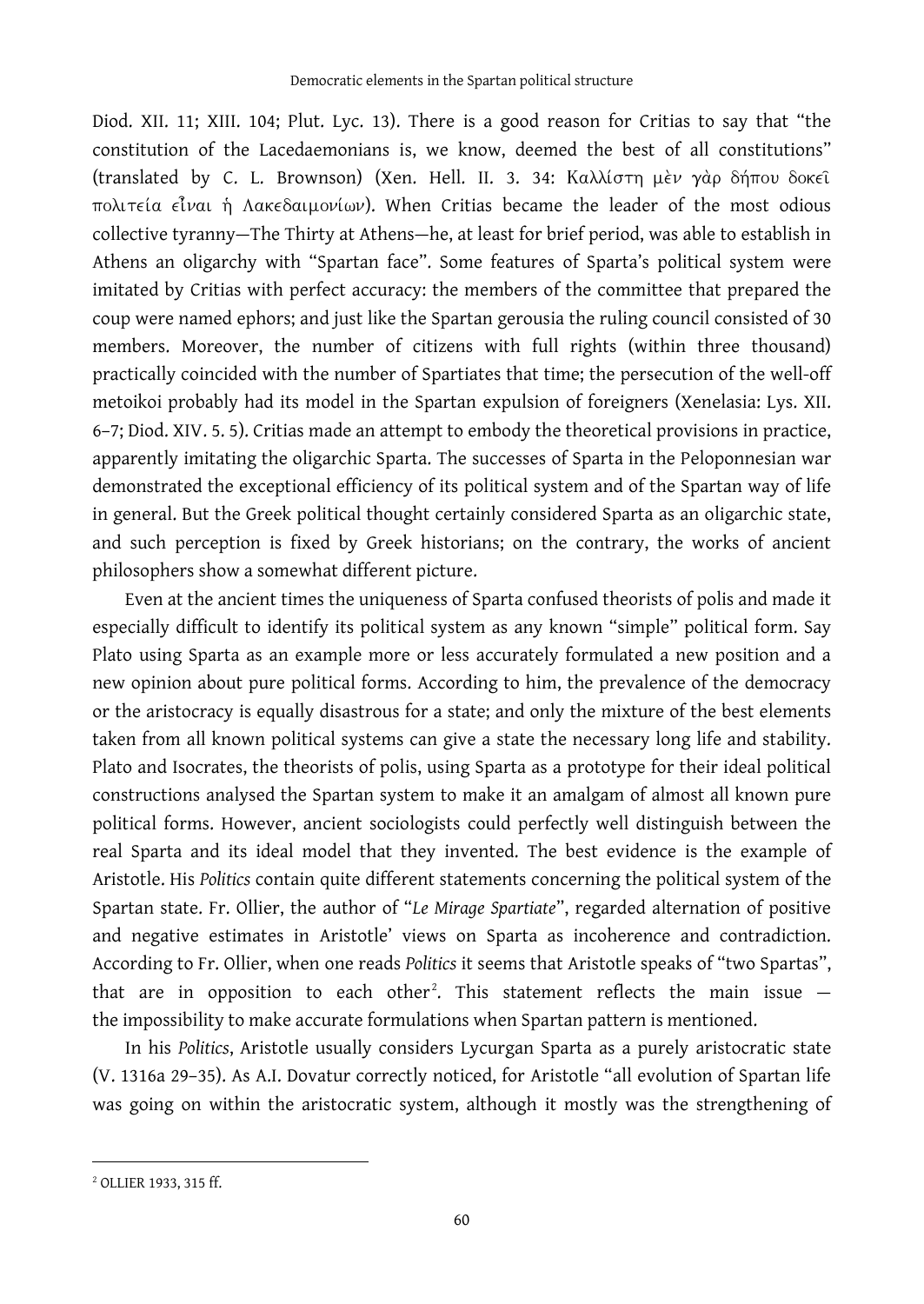oligarchical features"[3](#page-2-0) . Apparently, Aristotle considered all the political development of Sparta as a number of deviations from Lycurgus' strictly aristocratic constitution. From A.I. Dovatur's point of view, Aristotle never described Sparta as a "pure" oligarchy, because for Aristotle even Sparta of his own times still remained aristocracy, despite the concentration of lands in the hands of a few people and the corruption of power $^{\rm 4}.$  $^{\rm 4}.$  $^{\rm 4}.$ 

All these did not prevent Aristotle to use а dual system when he regards Sparta from the point of view of the political theory. He considered Sparta as an oligarchical state that deviates towards democracy (Pol. IV. 1293b; 1294b). For him Sparta is "the model… of a good mixture of democracy and oligarchy..." (IV. 1294b)<sup>[5](#page-2-2)</sup>. According to Aristotle all public life in Sparta was based on the democratic principles: a common meal (syssitia) for adults and equal education for children and teenagers. These aspects of social life of the Spartans were controlled only by the state. According to Aristotle, in Sparta "the sons of the rich are brought up in the same way as those of the poor, and are educated in the manner in which the sons of the poor also could be educated…" (Pol. IV. 1294b 23–25). For Aristotle it is the first and the main democratic feature of the Spartan polity.

The concept of Sparta as a mixed polity that was first articulated by Plato<sup>[6](#page-2-3)</sup> and then developed by Aristotle (Pol. IV. 1294b), is more than once repeated in ancient literature (Isocr. Panath. 153; Polyb. VI. 10; Archyt. Tarent. ap. Stob. Flor. IV. 1. 138). So Polybius considered Sparta and Rome as the examples of the mixed polity, where political balance was provided with a "happy" combination of three simple forms: in Sparta the monarchic element was represented by two kings, the aristocratic element by gerousia (the council of elders), and the democratic one by the board of ephors; respectively there were consuls, the senate and the popular together with plebeian tribunes in Rome (Polyb. VI. 10–18).

I.E. Surikov perfectly expressed the way in which the ancient Greeks perceived the Spartan polity and their life-style: "All in all it is easy to notice that Sparta actually confused the Greek authors. It did not belong within their accurate schemes due to the fact that in the Greek world Sparta was an unique phenomenon and was not like any other city states"[7](#page-2-4).

<span id="page-2-0"></span><sup>3</sup> DOVATUR 1965, 249.

<span id="page-2-1"></span><sup>4</sup> DOVATUR 1965, 249.

<span id="page-2-2"></span><sup>5</sup> Hereinafter it translated by H. Rackham.

<span id="page-2-3"></span><sup>6</sup> Let's quote this fragment for it taken as an example, will be spread widely around further by ancient political scientists: "In truth, Stranger, when I reflect on the Lacedaemonian polity, I am at a loss to tell you by what name one should describe it. It seems to me to resemble a tyranny, since the board of ephors it contains is a marvelously tyrannical feature; yet sometimes it strikes me as, of all States, the nearest to a democracy. Still, it would be totally absurd to deny that it is an aristocracy; while it includes, moreover, a life monarchy, and that the most ancient of monarchies, as is affirmed, not only by ourselves, but by the entire world" (Plat. Legg. IV. 712d–e / translated by R.G. Bury).

<span id="page-2-4"></span><sup>7</sup> SURIKOV 2005, 228.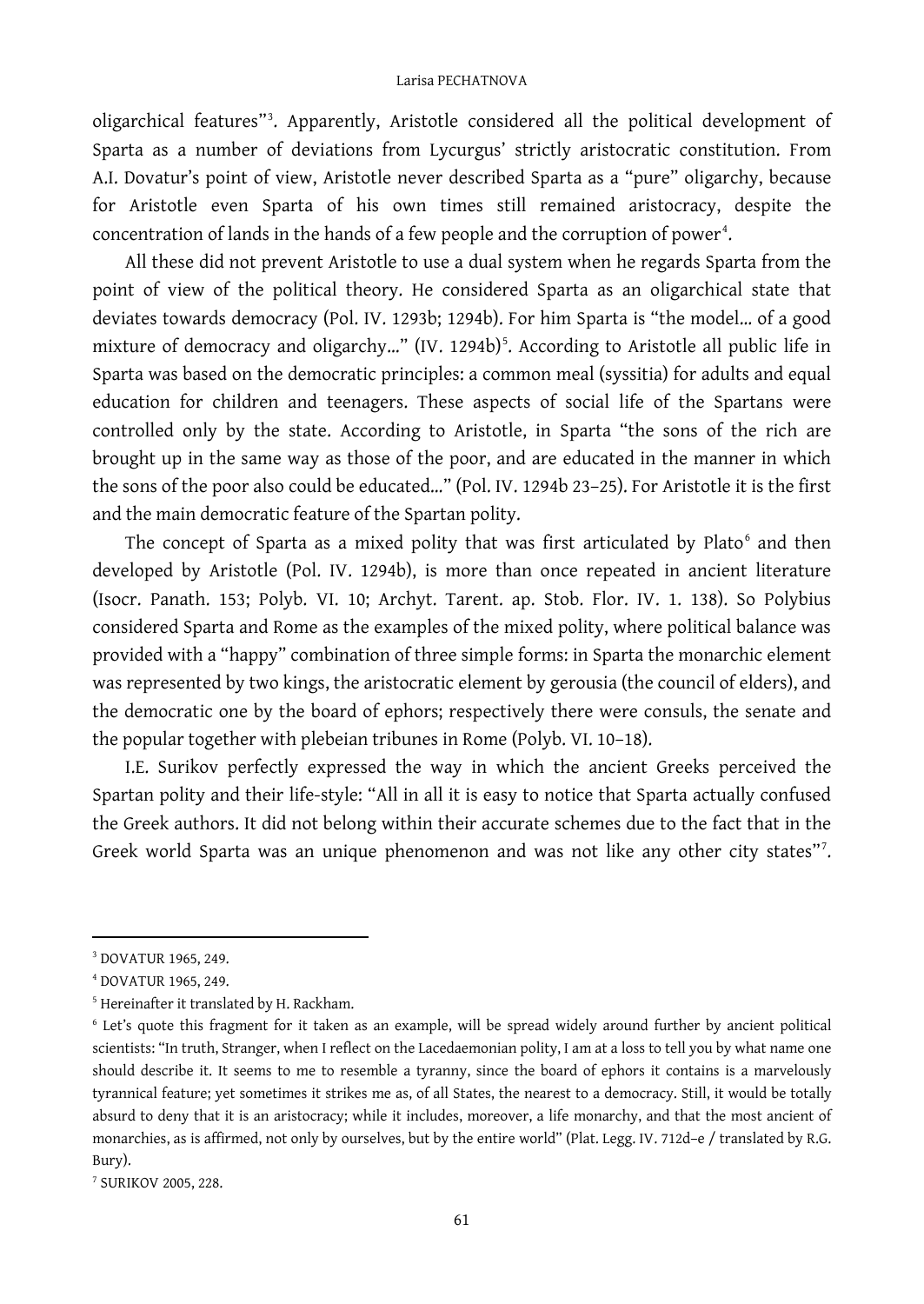\*\*\*

However, except for the theoretical developments of Greek philosophers who used Sparta as the model for their theory of the mixed rule, it can be noticed that since the ancient times Sparta has been considered as the mainly oligarchical state. And that is generally true. Sparta was not an oligarchic polis from the beginning; it only became so in Late Classical and Hellenistic periods. Despite the idea that Sparta was a state where nothing changed for ages, the closer examination shows that Spartan political system did not remain invariable throughout the centuries, but in fact evolved into the direction that at first glance seems to be unforeseen. In this respect, as well as in so many others, Sparta does not fit the typical development of a classical Greek polis. Sparta is quite unique, differing from the other Greek states by a number of parameters: starting with the vast territory and ending with the unique social structure. The political organization of Sparta was also unusual. The city, second for its significance in Greece, was ruled by a very small elite, consisting of only 35 people (2 kings, 28 gerontes and 5 ephors). This number of highest "managers" remained invariable practically throughout all the time of the existence of independent Sparta. This fact, of course, testifies to the extreme backwardness and conservatism of its social organization. Only at the end of the Peloponnesian war a new highest military magistracy was added to the ruling corporation—nauarchia (the supreme command of the Spartan navy)—, but its value after the collapse of the Spartan power became negligible.

Two of the three basic structural elements of the Spartan political system—the double kingship (diarchia) and the board of ephors—were typical for neither democratic nor oligarchic traditional poleis. Classical Greece did not know such magistrates. Spartan gerousia strongly differed from usual council of popular assembly too. It is not without reason that it is usually compared to Areopagus, the oldest judicial board of Athens (Isocr. Panath. 154). Both institutes were exclusive due to two factors: firstly, members of these chambers had their chairs for life, secondly, their activity was not accountable to any other authority. Of all ruling structures of Sparta perhaps only apella is typologically close to similar popular assemblies in other Greek poleis. Partly because of this ordinariness in ancient tradition, Spartan apella (assembly consisting of all the citizens) always remained in the shadow. A number of intractable problems connected with the activity of Spartan apella emerge due to the almost complete lack of the information in the sources. It is still open for discussion how the Spartan government cooperated with the assembly and to what degree actions of apella were formalized and subordinated to the highest authorities. In any case, at the beginning of the 4<sup>th</sup> century BC along with the usual "large assembly" there was a so-called "small assembly", a mysterious structure mentioned only by Xenophon (Hell. III. 3. 8). The creation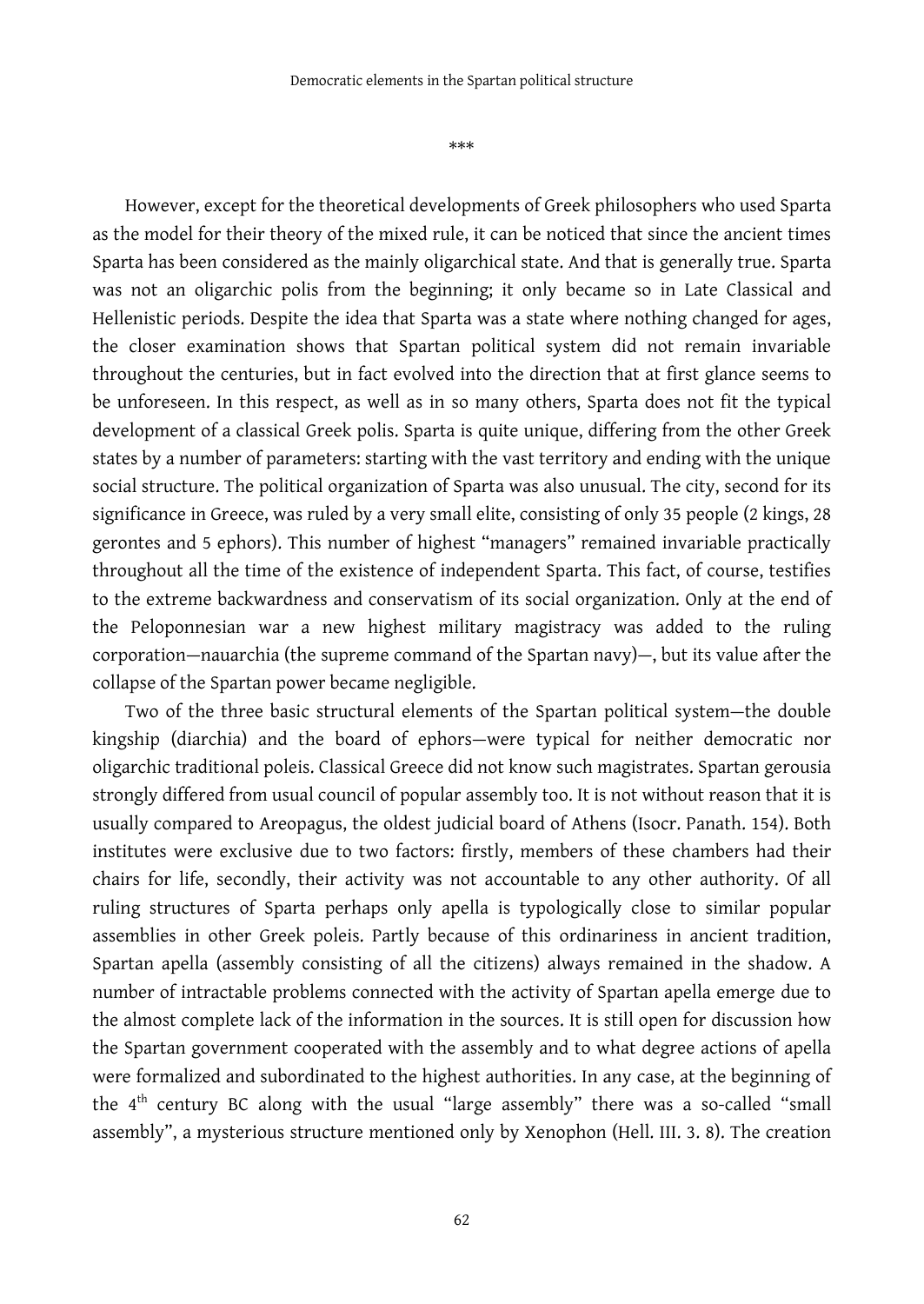of duplicating structure which apparently had acquired some powers of apella is an indirect evidence that the Spartan society was moving towards the rigid oligarchy.

For centuries Sparta did practically nothing in order to change its social policy and reached a phenomenal result: it ended up with very few full citizens. The circle of so-called equals (homoioi) was reduced to several hundreds of families. At the second half of the 3<sup>rd</sup> century BC the form of government in Sparta can be described as the clan oligarchy. It was not much better in Aristotle's time. The philosopher believed that the reason for the sharp decrease in the number of full citizens lays in the wrong social policy of the great legislator Lycurgus. Yet Lycurgus was hardly responsible for the regeneration of the Spartan state, whose political system was not originally like a narrow oligarchy and even had some democratic features.

The Spartan constitution, the authorship of which is attributed to Lycurgus, had a very archaic origin. The Great Rhetra, the most important Spartan constitutional document, which briefly stated the new political structure, dates back to  $8^{\text{th}}$  or  $7^{\text{th}}$  centuries BC. In any case, Rhetra is the first document of this kind which is known to us. Let us remember that Solon's legislation belongs to as late as the beginning of the  $6<sup>th</sup>$  century BC. This presents another paradox: the backward Sparta adopted the new constitution one and a half or two centuries earlier than other Greek states and made it in a written form. The content of the Great Rhetra is even more surprising: it names apella as the ultimate authority which all other bodies should obey. At least this is how commentators usually understand the short phrase at the end of the Great Rhetra (Plut. Lyc. 6. 2). This political act had some democratic features, although it was written in lapidary style and not quite clear language.

The second step in this direction was made with the creation of the new collegial magistracy: the ephorate. In the state where the ruling clique consisted of two kings, descendants of Heracles, and gerousia, the aristocratic Council of Elders, emerged a new democratically elected authority, which also was democratic in respect of the type of members and their term of service. It was an actual republican magistracy. As well as the Great Rhetra, the ephorate appeared quite early, possibly in the second half of the 8<sup>th</sup> century BC. In any case, whichever date we take (various scientists' opinions fluctuate from the beginning of the  $8<sup>th</sup>$  century to the middle of the  $6<sup>th</sup>$  century BC) the ephorate as an institute emerged as early as the archaic period.

Thus, some innovations in the political system of archaic Sparta can, with some reservations, be regarded as basically democratic. Let's consider in more details two major events for our subject: creation of the Great Rhetra and foundation of the board of ephors. In fact, ancient authors considered the ephorate as the only really democratic element among other ruling institutes of Sparta.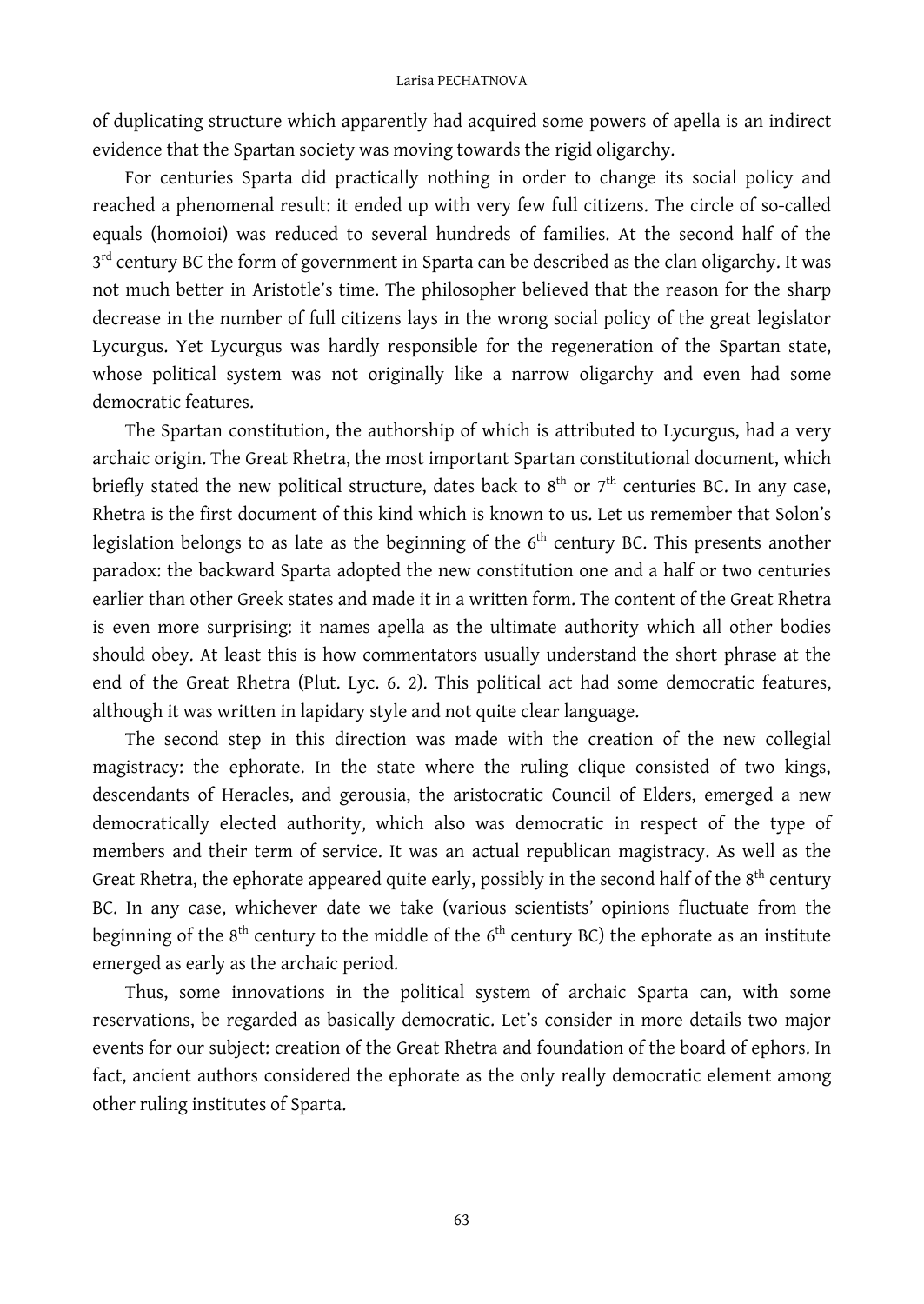## Lycurgus's legislation and Great Rhetra

Despite the different attitude both to chronology and to the perception of separate items of the Great Rhetra, practically all researchers agree on one thing: Rhetra reflects the political decision which changed the vector of development of the Spartan state and gave it the chance to avoid a stage of early tyranny. As I.V. Andreev noticed, "Here we can see the first definition of the power of the people in the Greek legal history"[8](#page-5-0) . Indeed, "the first hoplite constitution of Greek history"[9](#page-5-1) , where it was written down that "the people must have the decisive voice and power" (Plut. Lyc. 6.  $1)^{10}$  $1)^{10}$  $1)^{10}$ , seemed to be if not democratic, but at least, liberal and progressive. Thus, as J. Huxley wrote, "Apollo of Delphi gave to Sparta a government on the Cretan model more liberal than any in mainland Greece before the time of Solon"<sup>11</sup>. It was often noted in historiography that the inclusion of all Spartan citizens into the military elite and their provisioning with sufficient land was the result of direct legislative activity of one or several legislators. In this context the Great Rhetra is traditionally considered as the first-ever written constitution which became the initial push that brought about a quality change of the whole Spartan society<sup>12</sup>.

Legal and partly even economic equality of all citizens was reflected in the new informal term "equals", or in the Greek version homoioi (ὅμοιοι) (Xen. Lac. pol. 13. 1 and 7). This word arose among Spartiates themselves and was used by members of civil corporation for honourable accentuation of their specific aristocratic equality. Its emergence shows the triumph of new ideology according to which all citizens began to recognize themselves as members of aristocratic corporation. Isocrates, as well as many of his contemporaries, looking with envy on the civil peace in Sparta, extremely rare for Greece, traditionally considered it as the result of the ancient legislation. According to Isocrates, the preservation of corporate unity was the main goal of the legislator: "They themselves … set up amongst their own class the only kind of equality and democracy which is possible if men are to be at all times in complete accord…" (Panath. 178 / translated by G. Norlin). Isocrates, not being an admirer of Sparta, nevertheless recognizes the high qualities of Spartan state system. In *"Areopagiticus"*  he writes: "For I know that … the Lacedaemonians are the best governed of peoples because they are the most democratic; for in their selection of magistrates, in their daily life, and in their habits in general, we may see that the principles of equity and equality have greater influence than elsewhere in the world…" (Areopag. 61 / translated by G. Norlin). As O. Shultess correctly noticed, "nur ist das, was dem in der Demokratie aufgewachsenen

<span id="page-5-0"></span><sup>8</sup> ANDREEV 1998, 94.

<span id="page-5-1"></span><sup>9</sup> ANDREWES 1956, 74.

<span id="page-5-2"></span><sup>&</sup>lt;sup>10</sup> Hereinafter it translated by B. Perrin.

<span id="page-5-3"></span><sup>&</sup>lt;sup>11</sup> HUXLEY 1962, 47.

<span id="page-5-4"></span><sup>12</sup> See, for example: CARTLEDGE 1979, 131; HODKINSON 2005, 46; RAAFLAUB*,* WALLACE 2007, 37.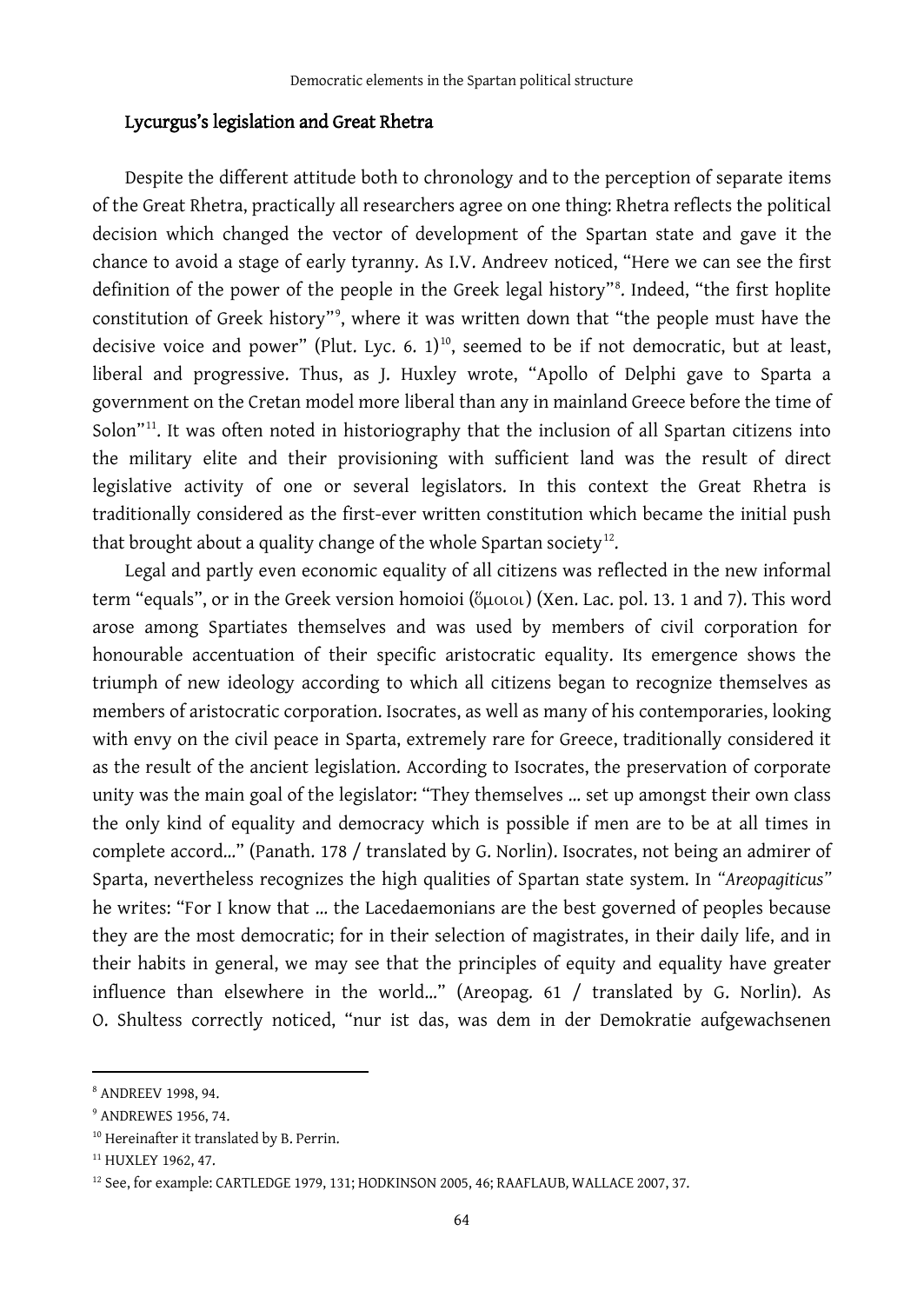Isokrates als demokratische erscheint, tatsächlich alte, echt aristokratische Gleichheit, in der Demokratie dagegen Kopie"[13](#page-6-0). Not without reason Aristotle, keeping in mind Sparta and Carthage, say that "in some states there is no body of common citizens ( $E\nu i a_1$ ,  $\sigma$ )  $\sigma$  $\gamma$  d $\rho$  over  $\zeta$   $\zeta$   $\zeta$   $\zeta$  and they do not have the custom of a popular assembly but councils of specially convened members…" (Pol. 1275b 6–8).

This is a very important Aristotle's point. We shall take a risk, although with some limitations, to argue that in the Spartan civil collective there was no demos in ancient understanding of this word<sup>14</sup>. This observation was made more than once. So, according to M.T. Arnheim, the aim of Lycurgus' legislation was to move apart the borders of aristocracy and to include, at least *de jure*, in its structure all full citizens under the uniform name "equals", or "spartiates"[15](#page-6-2). The term "equals" (homoioi) as no one other shows nature of a compromise between Spartan "patricians" and "plebs", a compromise that brought about the political structure that was unique for the Greek world. By the time of Tyrtaeus all citizens of Sparta were the military elite which gradually developed its particular life-style and special scale of values. That is not to understand that in the post-Lycurgan Sparta the clannish aristocracy completely merged with the rest of the citizens and disappeared entirely, as some scholars believe<sup>16</sup>. The entire corpus of ancient sources attests that Sparta actually had the rich land aristocracy and, despite strongest egalitarian tendencies in the field of economics, politics and especially ideology, the complete unification of the people with the aristocracy never happened<sup>17</sup>. To a certain extent the equality of homoioi was formal even at the moment of culmination of the very idea of "equals". However specifics of the Spartan "democracy" was that the demos, on one hand, saw aristocratic institutes as their own<sup>[18](#page-6-5)</sup>, while the aristocracy, on the other hand, made a number of concessions for the sake of the civil peace: in particular, they avoided public demonstration of wealth and established the life-style that did not cause social envy. Speaking about it (I. 6. 4) Thucydides uses the word  $i\sigma$ o $\delta$ iarou (verbatim "equal life-style"). During the archaic period the so-called Small Rhetrai, the Spartan version of laws against luxury (Arist. ap. Plut. Cleom. 9 = fr. 539 Rose<sup>3</sup>; Plut. Lyc. 13; Ages. 26), were introduced, which created a favorable climate for emergence of really close-

<span id="page-6-0"></span><sup>13</sup> SCHULTHESS 1913, 2254.

<span id="page-6-1"></span><sup>&</sup>lt;sup>14</sup> As a matter of fact, it was perioeci, who really became "people" for Spartans. On the other hand, their position did not coincide at all with the position of demos in other Greek poleis. Perioeci, apparently, were citizens of their own Laconian communities subordinated to Sparta, and were legally considered as foreigners.

<span id="page-6-2"></span><sup>15</sup> ARNHEIM 1977, 109.

<span id="page-6-3"></span><sup>16</sup> Presence of the nobility among the "equals" denied, for example, Ed. MEYER (1892, 255), V. EHRENBERG (1933, 290) and G. MICHELL (1952, 43). Certainly they are right in the sense that the ancestral aristocracy ceased to be ruling class, but it did not disappear completely.

<span id="page-6-4"></span><sup>&</sup>lt;sup>17</sup> M. Arnheim drew attention that vestigial traces of an inequality in Sparta were shown mainly in exclusive access of the aristocracy to gerousia. The aristocratic council of Elders was a counterbalance to "democratic" dictatorship of the board of ephors (ARNHEIM 1977, 88).

<span id="page-6-5"></span><sup>&</sup>lt;sup>18</sup> SURIKOV 2004, 20.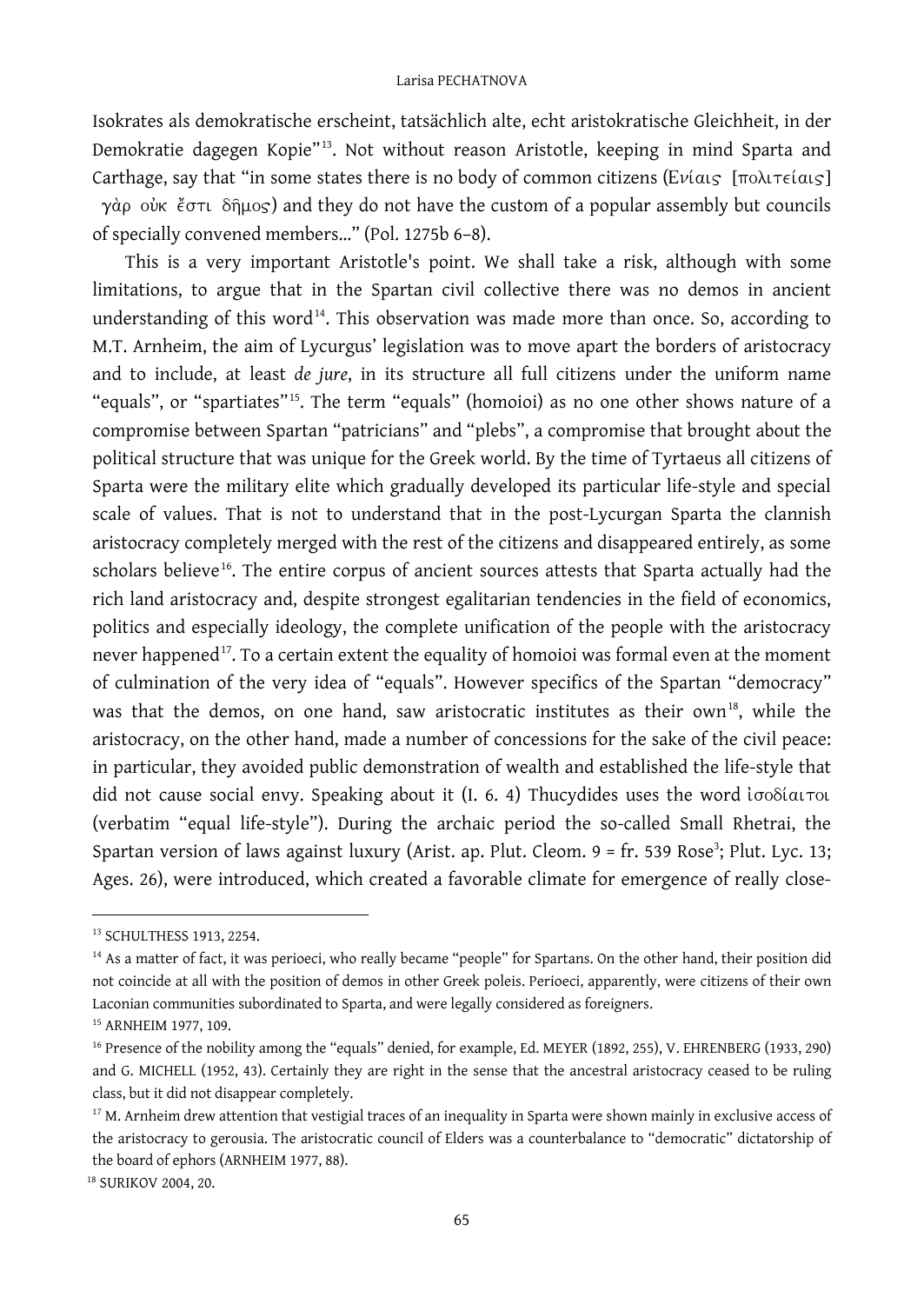knit political organism. The whole ideological apparatus, aimed at formation of stable stereotypes, supported such a pleasant illusion of equality among ordinary Spartans. Egalitarian trends, though partly formal, got into all spheres of Spartans' life. It became the basis of Sparta's ideology and the main national idea.

Lycurgus's legislation and the Great Rhetra are testimonies of the Spartan aristocracy's ability and resolve to make the compromise, which brought about the inevitable diminution of their clan interests for the sake of the whole society. Creation of the first and the only army in Greece that completely consisted of citizens-hoplites was for Sparta the most important result of the legal acts adopted at the right time. That is how the elite class of homoioi began its existence.

We don't know how the Spartans themselves called the political system created by Lycurgus. Bearing in mind their usual inclination to make even revolutionary innovations sound archaic, it is possible that they kept word "eunomia" ( $\epsilon \dot{\psi}$ νομία), i.e. good legislation<sup>[19](#page-7-0)</sup>, to describe the politeia created by Lycurgus. This was the title of Tyrtaeus' poem, which glorified the political system of Sparta (this name was witnessed by Aristotle (V. Pol. 1306b), Strabo (VIII. 4. 10) and Solon (Sol. 3 Diehl<sup>3</sup>)). The same term or derivatives from it was used by Herodotus (I. 65. 2–66. 1) in his story about Lycurgus' political reforms, and by Thucydides (Ш. 18. 1), who described the same events although he did not mention Lycurgus' name. The word  $\epsilon \dot{\nu}$ voµía successfully combined two important points: the idea of an isonomia ( $i\sigma$ o $\nu$ u $(a)$ <sup>[20](#page-7-1)</sup>, i.e. equality of all citizens before the law, and the idea of good laws, as opposed to bad ones (kakonomia) or even anarchy (disnomia). Spartans probably did not use any other name to describe their political system.

The Great Rhetra was a too democratic document for its time. At the first chance prolonged state of war—some changes were introduced into the Rhetra that were definitely reactionary. Movement began in the opposite direction — from the liberal constitution which had granted the considerable rights to the demos towards the oligarchic one. The well-known modification, or addition to the Great Rhetra that, as a rule, is deemed to be accepted under the kings Theopompos and Polydoros<sup>[21](#page-7-2)</sup>, corrected original Lycurgan constitution towards the diminution of democratic potential (Plut. Lyc. 6. 7–8). Apparently, too many rights given to the people's assembly by the Great Rhetra caused a response from traditional aristocratic structures. As a result the freedom of speech in the apella was limited and the kings and

<span id="page-7-0"></span><sup>&</sup>lt;sup>19</sup> Meaning of this term is widely discussed in literature. See, in particular, comments to words  $\epsilon \dot{v}$ voµía and at A. GOMME (1945, 128) and N. HAMMOND (1973, 71–72, n. 1).

<span id="page-7-1"></span> $^{20}$  Here it means here the aristocratic isonomia. Herodotus first used this word as a synonym of democracy (III. 82. 6). About isonomia, see: EHRENBERG 1950, 526, 530–532.

<span id="page-7-2"></span><sup>&</sup>lt;sup>21</sup> Some scholars, contrary to Plutarch's explanation, consider the addition as an integrated part of the Great Rhetra. For more literature on this problem and its discussion, see: WEES 1999, 20–22.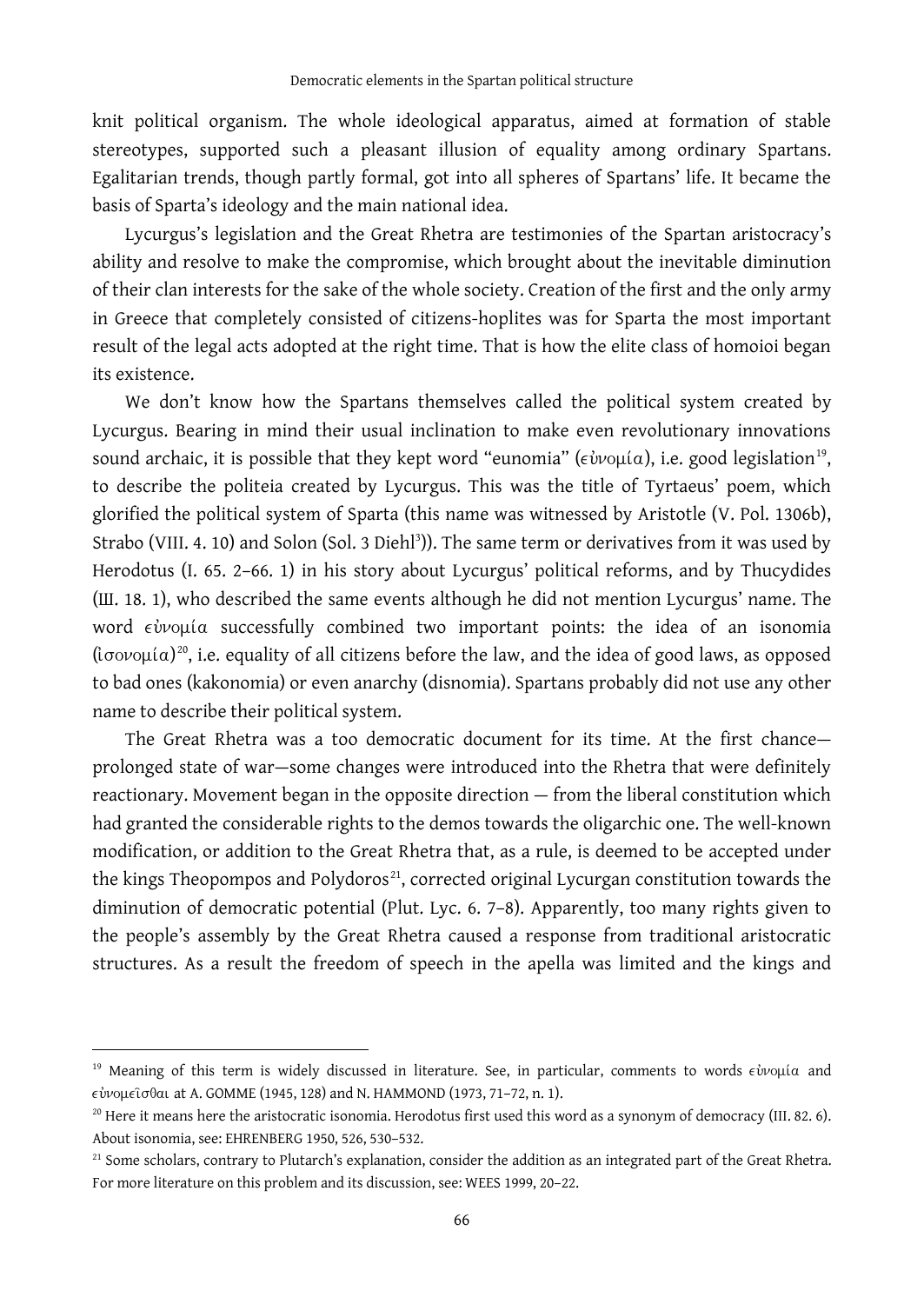gerontes, possibly, got the right of veto $^{22}$ . M.T.W. Arnheim, who assessed the importance of this amendment, argued that it apparently shifted the balance back in favor of the aristocratic gerousia<sup>[23](#page-8-1)</sup>. The important restriction of apella's sovereignty, apparently did not cause serious objections from the people: during the long Messenian wars Spartans lived under wartime laws, which only strengthened the "political infantilism", so typical for Spartan society as a whole. But adoption of the amendment did not mean that Spartan citizens became passive participants of apella from now on. We do not exclude that hypothetical possibility of discussion nevertheless remained in classical Sparta, but it is not known how often the ordinary citizens used it. The establishment of a new polis magistracy the board of ephors—apparently was in retaliation for the adoption of the amendment. It is not important, whose initiative it was to create this post and what were their original goals. As soon as ephors replaced kings as chairmen of apella (it occurred, most likely, in the middle of the 6<sup>th</sup> century BC), the amendment to the Great Rhetra lost its power.

## Board of ephors as democratic element in governmental structure

Due to the ephorate, it was not only ancient authors who spoke about Sparta as a democratic state (Isocr. Panath. 178; Arist. Pol. II. 1270b 17), but some modern researchers also consider Sparta as the democratic polis. In many respects such view concerning the political structure of Sparta derives from Aristotle. In his brief remark about ephorate, Aristotle makes a statement, which at first sight seems to be paradoxical, that it is a democratic institute. As we can see from the context, Aristotle meant only the method of selection of ephors which he called "too childish" ( $\pi a_1 \delta a_0 \omega \delta \eta s$  – Pol. II. 1270b 28). Probably decisions were made according to the strength of shouting $24$ . Of course, this method of voting is apt to manipulation, though at the first sight it seems quite democratic (Pol. II. 1265b 35–40; 1270b 16–26; IV. 1294b 19–31). According to Aristotle, this most important magistracy operated as a counterbalance to purely aristocratic institutes and guaranteed Sparta its political stability so valuable in times of Stagirite. "Thus this office does, it is true, hold together the constitution — for the common people keep quiet because they have a share in the highest office of state…" (Pol. II. 1270b 18–19). Aristotle believed that the board of ephors brought significant changes to the political system of Sparta just by the mere fact of its existence. According to him, "… for out of an aristocracy came to be evolved a democracy" (δημοκρατία έξ αριστοκρατίας συνέβαινεν - II. Pol. 1270b 16-17). However, one should not

<span id="page-8-0"></span><sup>&</sup>lt;sup>22</sup> The innovation consisted in removal of the common folk's right for free and unlimited discussion. Now only gerontes had the right to decide, whether to continue the discussion or to stop it and dissolve the meeting. <sup>23</sup> ARNHEIM 1977, 90.

<span id="page-8-2"></span><span id="page-8-1"></span><sup>24</sup> We will dare to point out a possible parallel. From the word's etymology *suffragium* (*fragor* – noise, loud applause), the vote in *comitia* during the roman regal period could also occur via screaming.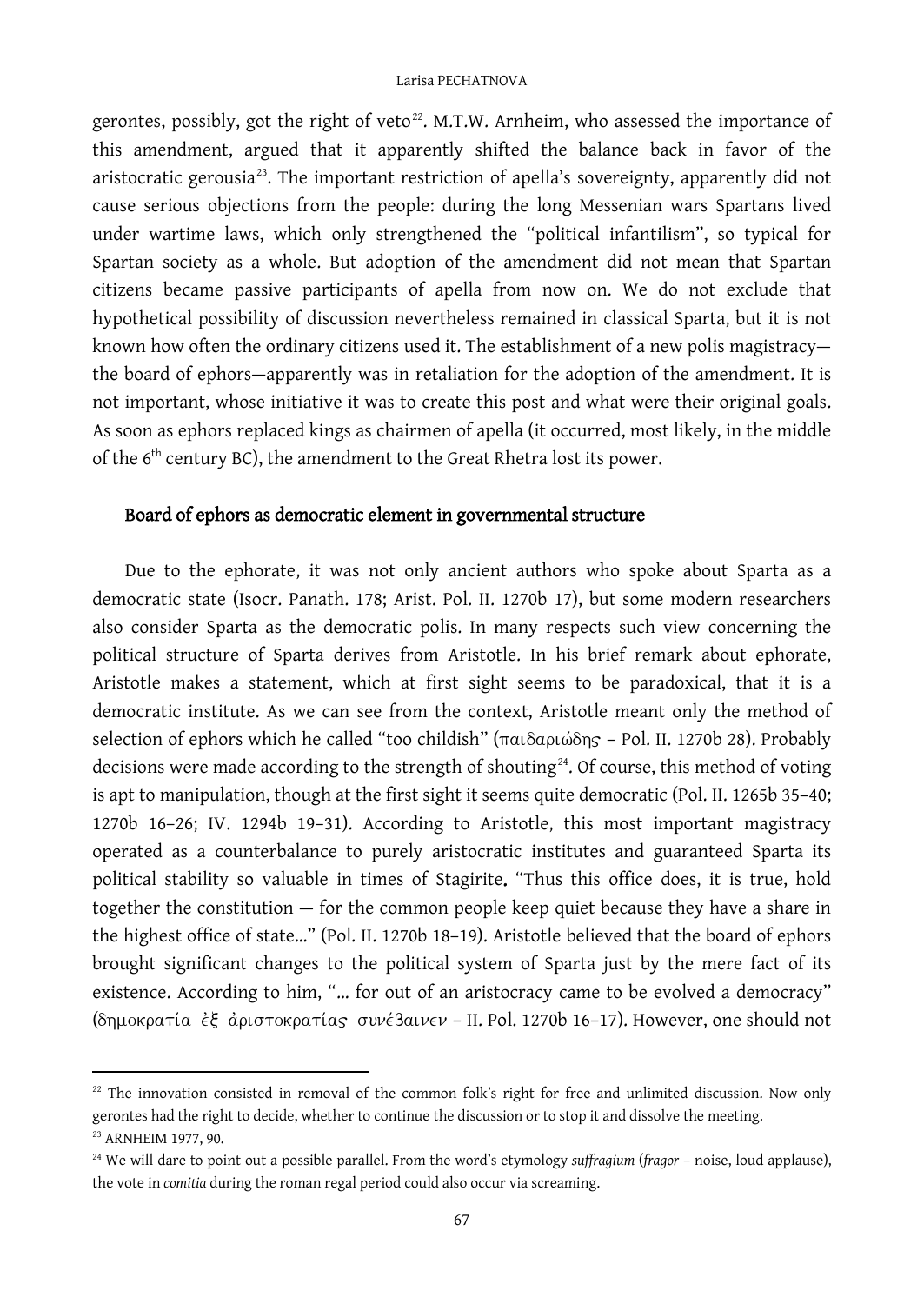exaggerate the significance of this short formulation, because it allows different interpretations. Let's pay attention that the predicate  $\sigma v v \epsilon \beta a v \epsilon v$  in this phrase stands in the imperfect. This imperfect transfers us from the area of unique specific actions to the area of possible iterative situations. In general it can be understood in a way that from time to time some democratic elements which did not change the essence of the political system itself were introduced into the aristocratic constitution of Sparta. The sense of the phrase of Aristotle, *literatim* means that "the aristocracy came to be evolved into the democracy", apparently means, that the aristocratic regime in Sparta was gaining some democratic features with the strengthening of the board of ephors.

For further explanation let's turn to Plutarch who also wrote about the nature of the ephorate, but in a somewhat different way: in *"Lycurgus' Life"* we find Plutarch's comment to the above mentioned Aristotle's phrase. He describes the inherent essence of this highest office as follows: "For the institution of the ephors did not weaken, but rather strengthened the civil polity, and although it was thought to have been done in the interests of the people, it really made the aristocracy more powerful" (Plut. Lyc. 29. 11). It is necessary to remind here that *"The Lacedaemonian constitution"* by Aristotle was the main source for Plutarch when he wrote *"Lycurgus' Life".* It is this book that Plutarch quoted Great from the Rhetra's text. And Plutarch's assessment of the ephorate also, most likely, has this treatise as its source. Aristotle, apparently, considered the board of ephors as a quasi-democratic institute. In fact, the ephors reinforced the existing system by providing the stability of the ruling aristocratic class. Though formally common people could be elected as ephors, the Spartan aristocrats and plutocrats, of course, had more chances to be elected<sup>25</sup>. They tried to "push" only their own people into the body of the ephors. At the end of the 5<sup>th</sup> and the beginning of the 4<sup>th</sup> century BC rich and noble Spartiates were apparently more and more often becoming ephors. For Spartan notables it was extremely important, because only ephors could initiate the adoption of the laws that they needed (Plut. Agis 5).

By the time of Aristotle, the board of ephors had already completely entered into the hierarchy of the highest polis officials and lost its original quality of the magistracy being in opposition to kings and gerontes. Later, in the second half of the  $3<sup>rd</sup>$  century BC, the ephorate became an "aristocracy reservation" and nothing remained of its former democratic and opposite character. The most tell-tale evidence of degradation of this institute was the ephors' behaviour in the course of Agis and Cleomenes' reforms. All Spartan kings who were involved in this conflict used the board of ephors as a trouble-free tool in their fight against each other<sup>[26](#page-9-1)</sup>.

<span id="page-9-0"></span><sup>25</sup> RAHE 1980, 387.

<span id="page-9-1"></span><sup>26</sup> Ephorate stopped the existence in 227 BC. Though Spartan kings-reformers, using violence or bribery, with extraordinary ease eliminated any disagreeable ephor and appointed to his post of their own protégé, but, eventually, even such "pocket" ephorate seemed to Cleomenes a burden, and he got rid of it (Plut. Cleom. 10. 1).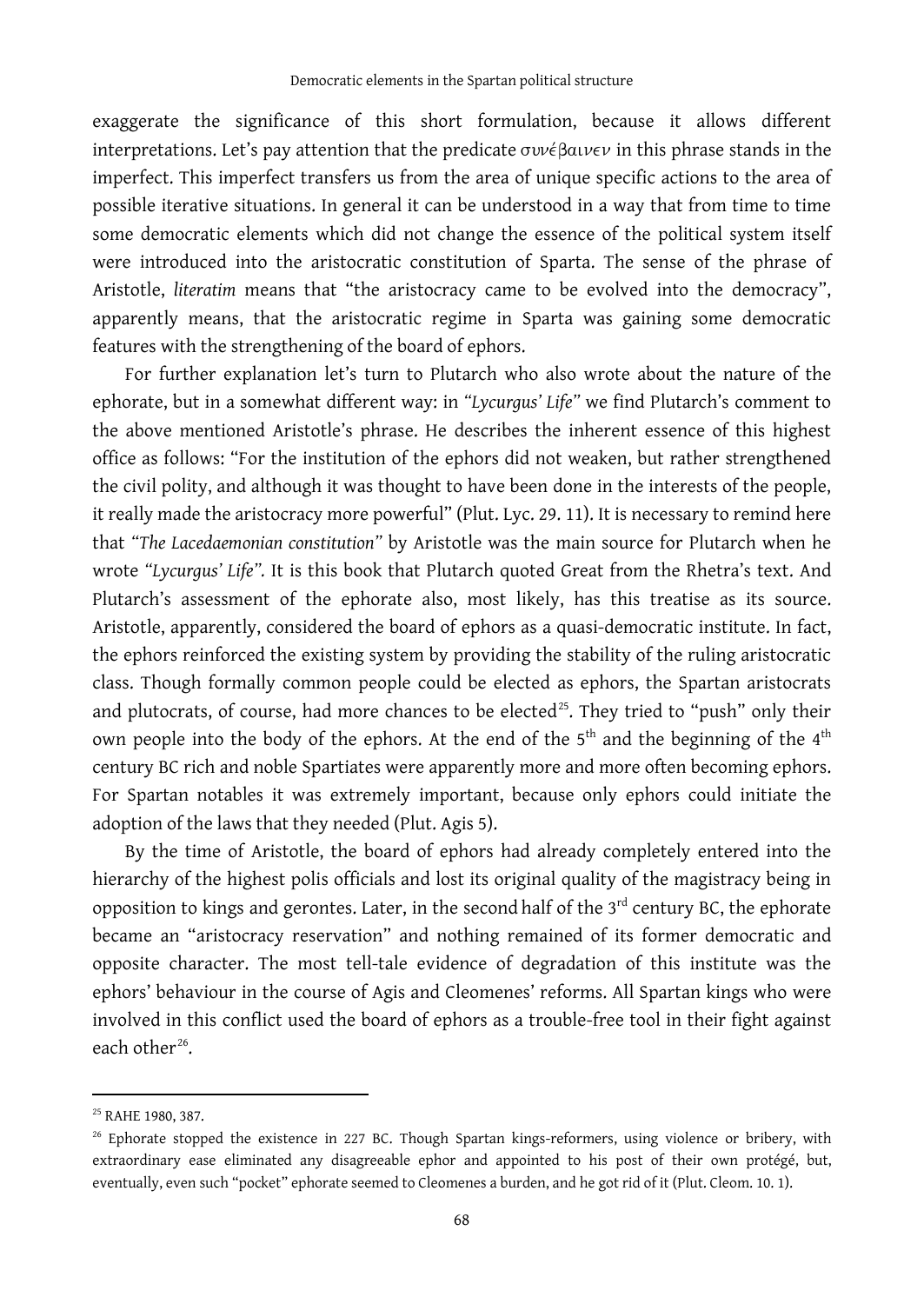Due to Aristotle's indisputable authority the ephorate is quite often represented as a democratic element of the constitution of Sparta in the historiography of the 19<sup>th</sup> and 20<sup>th</sup> centuries. It became an almost obligatory stamp each time when this office is mentioned. The very existence of this quasi-democratic authority continues to confuse scholars and does not allow them to come to a consensus on the political structure of Sparta. As far back as the  $19^{th}$ century, some scholars expressed the opinion that since ephorate was a democratic institution, the Spartan political system cannot be unconditionally attributed to the oligarchy. Thus, for example, N.I. Kareev, in his well-known manual on the ancient state and law, wrote: "It should be noted that this institute (ephorate – *L.P.*) also grew in Sparta on democratic basis if, of course, it is possible to speak about democratic basis when we discuss Sparta"<sup>[27](#page-10-0)</sup>. The author of the article on ephors in *RE* followed the same point of view. According to him, "zweifellos vertritt in historischer Zeit das Ephorat die Macht des Volkes gegenüber dem Königtum und lässt sich in gewissem Sinne als ein demokratisches Element auffassen..."<sup>28</sup>. While Bertrand Russell, the author of the classical work on history of the Western philosophy, unconditionally describes the board of ephors as a democratic organ in the state system of Sparta: "They were a 'democratic' element in the constitution, apparently intended to balance the kings"[29.](#page-10-2)

### Assessment of Spartan political system in modern and contemporary historiography

But while in representation of modern scholars the board of ephors contained some democratic potential at certain stages of its development, Sparta as a whole was seldom considered to be a democratic state. This view can usually be found in general descriptions, which as a rule contain certain political undertones. Thus, Ed. Meyer wrote about Sparta as a democratic state. He believed that in Sparta the aristocratic families did not have any additional political rights and were completely equal with the common people. According to him, all ancient authors without any exception reported that the Spartiates were absolutely equal among themselves and, therefore, Sparta was a democracy<sup>30</sup>. Johannes Hasebroek, the author of several general works on the Greek economy, considers Sparta as a democratic state<sup>[31](#page-10-4)</sup>. But, as I.V. Andreev fairly noted, some of Hasebroek's statements were highly politicized and made absurd in their straightforwardness. According to I.V. Andreev, "Hasebroek's statement that only in Sparta during the reforms of the  $6<sup>th</sup>$  century the ancient

<span id="page-10-0"></span><sup>27</sup> КАРЕЕВ 1903, 122.

<span id="page-10-1"></span><sup>28</sup> SZANTO 1905, 2861.

<span id="page-10-2"></span><sup>29</sup> RUSSELL 1945, 97.

<span id="page-10-3"></span><sup>30</sup> MEYER 1892, 255.

<span id="page-10-4"></span><sup>31</sup> HASEBROEK 1931, 202.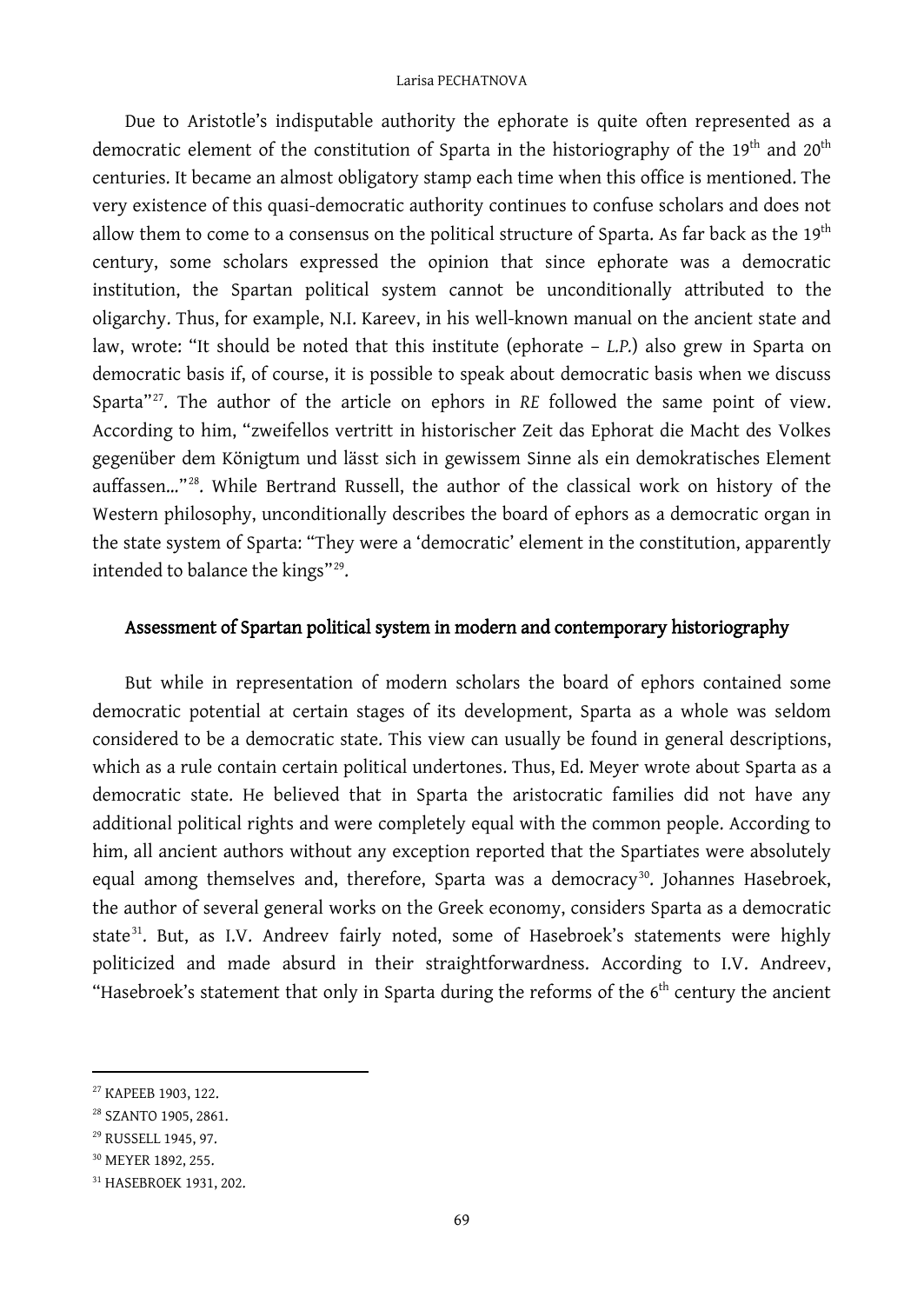democracy developed in its most radical form, for only in Sparta and in Crete the absolute political and social equality of all citizens was achieved sounds absolutely paradoxical"<sup>[32](#page-11-0)</sup>.

In the 1990s some European and American scholars, enthusiastic about the indisputable (according to their believes) victory of the Western democracy over "the empire of evil", were inclined to perceive Sparta as a democracy, because it possessed advantage which was the most important for them  $-$  it was a polis of the European type<sup>[33](#page-11-1)</sup>. Let's give the most typical examples. Thus, British scholar S. Hornblower in his article which was published in the collection dedicated to the development of the Western democracy, asserted that the history of the European democracy began in Sparta<sup>34</sup>. M. Hansen, the well-known Danish scholar, also in a festschrift dedicated to the development of democracy in the ancient time, noted that if the Great Rhetra is an original document of the  $7<sup>th</sup>$  century BC, there is no need to trust Aristotle and all the other sources of the  $4<sup>th</sup>$  century that considered Solon responsible for introduction of the democracy in Athens in the beginning of the  $6<sup>th</sup>$  century<sup>[35](#page-11-3)</sup>. Sometimes scholars even saw the fact that there were two Spartan kings instead of one as a step towards democracy. Nicholas Jones in particular adheres to such an opinion: "True, despite the general regressive trend of Spartan arrangements, collegial kings did admittedly mark a kind of advance toward democracy. One of the kings might serve to check an otherwise unbridled authority of the other…" [36.](#page-11-4)

Yet, the studies which are less politically bias assess Sparta's constitution with a certain caution. As a rule, modern scholars tend to see only some elements of democracy in the Spartan state system. In any case, historians always speak about Sparta as the democratic state very cautiously and with multiple exceptions and conditions. It is typical for both western and Russian historiography. Thus, P. Cartledge, the author of a number of works devoted to Sparta, believes that the political system of Sparta, of course, cannot be equated to such democracies as Athens. But, on the other hand, according to him, the Spartan oligarchy—such as it was—was to some extent more open and "popular" than oligarchies of other states, even in the classical period<sup>[37](#page-11-5)</sup>. Oswyn Murray saw signs of the democracy in the fact that "the Spartans were always remarkably free in criticism of their kings (…) and were

<span id="page-11-0"></span><sup>32</sup> ANDREEV 2004, 31–32.

<span id="page-11-1"></span><sup>&</sup>lt;sup>33</sup> The well-known Western political scholar Karl Popper also had a point on view that was determined by contemporary realities. He contrasted the Western democracies with the Eastern totalitarianism, the main example of which was Soviet Union. In his famous work "*The Open Society and Its Enemies"* Karl Popper characterizes Spartan political system as the stagnant oligarchical tribal regime that was exclusively hostile towards the human rights. He accuses Plato for his admiration for Sparta (like other militarists) and for copying the institutions of Spartan totalitarian polis in his *"Laws"* (ПОППЕР 1992, 141, 223).

<span id="page-11-2"></span><sup>34</sup> HORNBLOWER 1993, 1.

<span id="page-11-3"></span><sup>35</sup> HANSEN 1994, 33.

<span id="page-11-4"></span><sup>36</sup> JONES 2008, 45.

<span id="page-11-5"></span><sup>37</sup> CARTLEDGE 2001, 33, n. 63.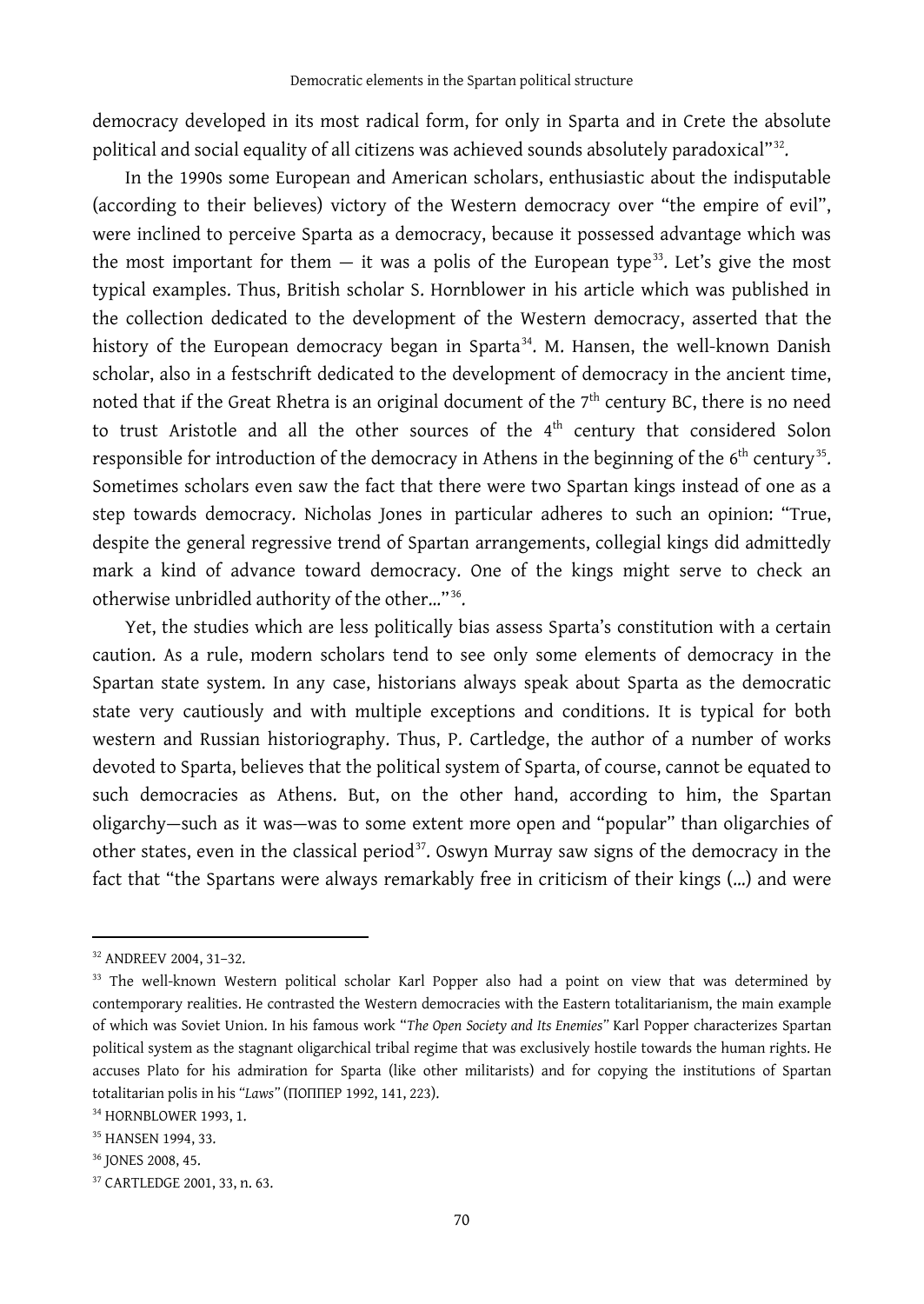able to depose or exile them"<sup>[38](#page-12-0)</sup>. Curt Raaflaub was more careful and spoke only about "protodemocratic" features of Sparta's system<sup>[39](#page-12-1)</sup>.

Russian scholars are also very careful when they speak about Sparta as the state where there were only a few democratic features. Let us quote the words of Igor Surikov: "In this rigid, militarized state there were some elements of democracy (very moderate, rather than radical), but they were pushed into background by principles of discipline and hierarchy…"[40.](#page-12-2) The fact that "the Spartan policy looks more democratic, than a typical oligarchy", he explains by a too serious role of Spartan apella in the terms of a classic oligarchy: "we are talking in particular about the role of people's assembly. That role was quite significant, moreover, and this is the most important point, it was institutionally established at a very early stage..."<sup>[41](#page-12-3)</sup>.

As a rule, scholars distinguish between the political systems of Sparta before and after the Peloponnesian war. Hence, Jury Andreev, an indisputable authority in the field of Spartan studies, regularly pointed out a somewhat democratic character of the Laws of Lycurgus embodied in the Great Rhetra. According to him, "Lycurgan Sparta from a certain point of view might seem to be an even more radical form of democracy, than Athens in the time of Pericles. Here, not in Athens, the most important slogan of the Greek democratic movement total redistribution of land—was implemented"[42.](#page-12-4) In one of his earlier works I.V. Andreev not entirely correctly called Archaic Sparta "the peasant democracy"<sup>[43](#page-12-5)</sup>. He believed, and we agree with him, that before the turn of  $5<sup>th</sup>-4<sup>th</sup>$  centuries BC Sparta was "a hoplite polity", i.e. a moderate democracy[44.](#page-12-6) Eduard Frolov also wrote about the rapid formation of Dorian civil community and a possible existence of "a hoplite democracy" in early Sparta<sup>45</sup>. However, every time when Spartan state is mentioned, elements of democracy are found only in the early period of its political history.

The traditional opinion in modern historiography is that Sparta initially was an aristocratic state which political system gradually degenerated into an oligarchy of the most rigid type. E.g. Anthony Andrews, the author of the article about administration system in

\*\*\*

<span id="page-12-0"></span><sup>38</sup> MURRAY 1993, 162.

<span id="page-12-1"></span><sup>39</sup> RAAFLAUB*,* WALLACE 2007, 40.

<span id="page-12-2"></span><sup>40</sup> SURIKOV 2007, 110.

<span id="page-12-3"></span><sup>41</sup> SURIKOV 2005, 227.

<span id="page-12-4"></span><sup>42</sup> ANDREEV 1998, 94.

<span id="page-12-5"></span><sup>&</sup>lt;sup>43</sup> That expression is not very good because the Spartan citizens were not peasants. They lived on a rent and did not cultivate land themselves.

<span id="page-12-6"></span><sup>44</sup> ANDREEV 1983, 209, 215.

<span id="page-12-7"></span><sup>45</sup> FROLOV 2004, 236.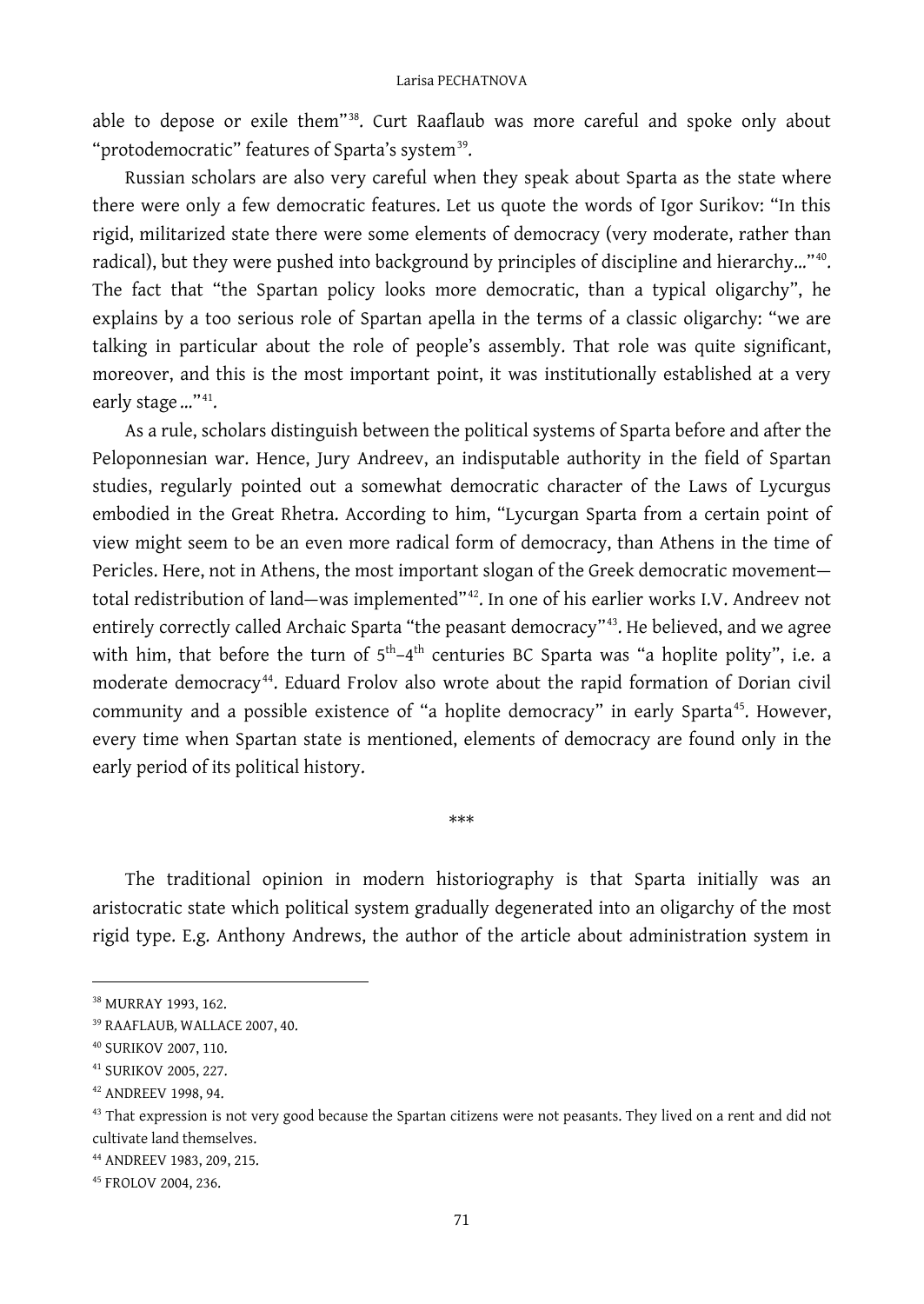Sparta, which became a classic long ago, assessed the Rhetra as the document which "exemplifies a form of government normal to Greece, but in an oligarchic rather than a democratic version"[46.](#page-13-0) As for Isocrates' words that Sparta is a democratic state living in full harmony (Panath. 178), A. Andrews notices that representation of the inner structure of Spartan politeia as democratic must be a deliberate paradox $47$ . Let's mention several similar opinions. According to A.W. Gomme, the politic constitution of the Spartans with the exception of the oddity of having two kings represented a usual aristocratic type<sup>48</sup>. P. Cartledge, who is sometimes inclined to see some democratic features in the Spartan constitution, nevertheless, while analysing its legal system, deduced that "the Spartan demos, or citizen body as a whole, was not formally involved or consulted at all at any stage of the proceedings…". Then P. Cartledge wrote: "In practice therefore it makes little or no sense to call Sparta a 'democracy', even if one were to have in mind the most moderate of Aristotle' sub-species of democracy… Instead, all of those three entities—kings, Gerousia, Ephorate should in my judgement be regarded as the forming part of the Spartan oligarchy, even if it was very much a *sui generis* oligarchy. The justice that it meted out was correspondingly oligarchic, that is, non-or rather anti-democratic"[49](#page-13-3).

Such view about Sparta as a mainly oligarchical state is right in our opinion, as long as we consider the late Classical or the Hellenistic Sparta. The importance of differentiated approach to the Spartan political system was expressed among others by I.V. Andreev. "As to Sparta", he wrote, "usual for our literature enrollment of this state to the category of oligarchies, and at that the most extreme ones, is based, from our point of view, on misunderstanding. In confirmation of this thesis, the modern scholars usually give the evidence of writers of the 4<sup>th</sup> century. But those ancient authors found Sparta in crisis and decline when the oligarchic elements in its constitution had already come to prevail over the democratic ones"[50.](#page-13-4) Like ancient authors who avoided to call Sparta an oligarchic state directly, modern scholars also find it difficult to characterize the political regime which had formed itself in late classical Sparta as undoubtedly oligarchic. As a rule, when Spartan oligarchy is discussed, scholars use a lot of clarifications and interpretations because the Spartan model of oligarchy was too different from its classical samples.

Thus, according to the American historian D. Dawson, the expert in an ancient utopia, Sparta was an oligarchy, although it had some special features<sup>[51](#page-13-5)</sup>. P. Cartledge, calling Sparta an oligarchy, adds that it was a peculiar *(sui generis)* oligarchy. I.E. Surikov also pointed out

<span id="page-13-0"></span><sup>46</sup> ANDREWES 1956, 73.

<span id="page-13-1"></span><sup>47</sup> ANDREWES 1966, 16.

<span id="page-13-2"></span><sup>48</sup> GOMME 1945, 129.

<span id="page-13-3"></span><sup>49</sup> CARTLEDGE 2000, 21–22.

<span id="page-13-4"></span><sup>50</sup> ANDREEV 1979, 25.

<span id="page-13-5"></span><sup>51</sup> DAWSON 1992, 27.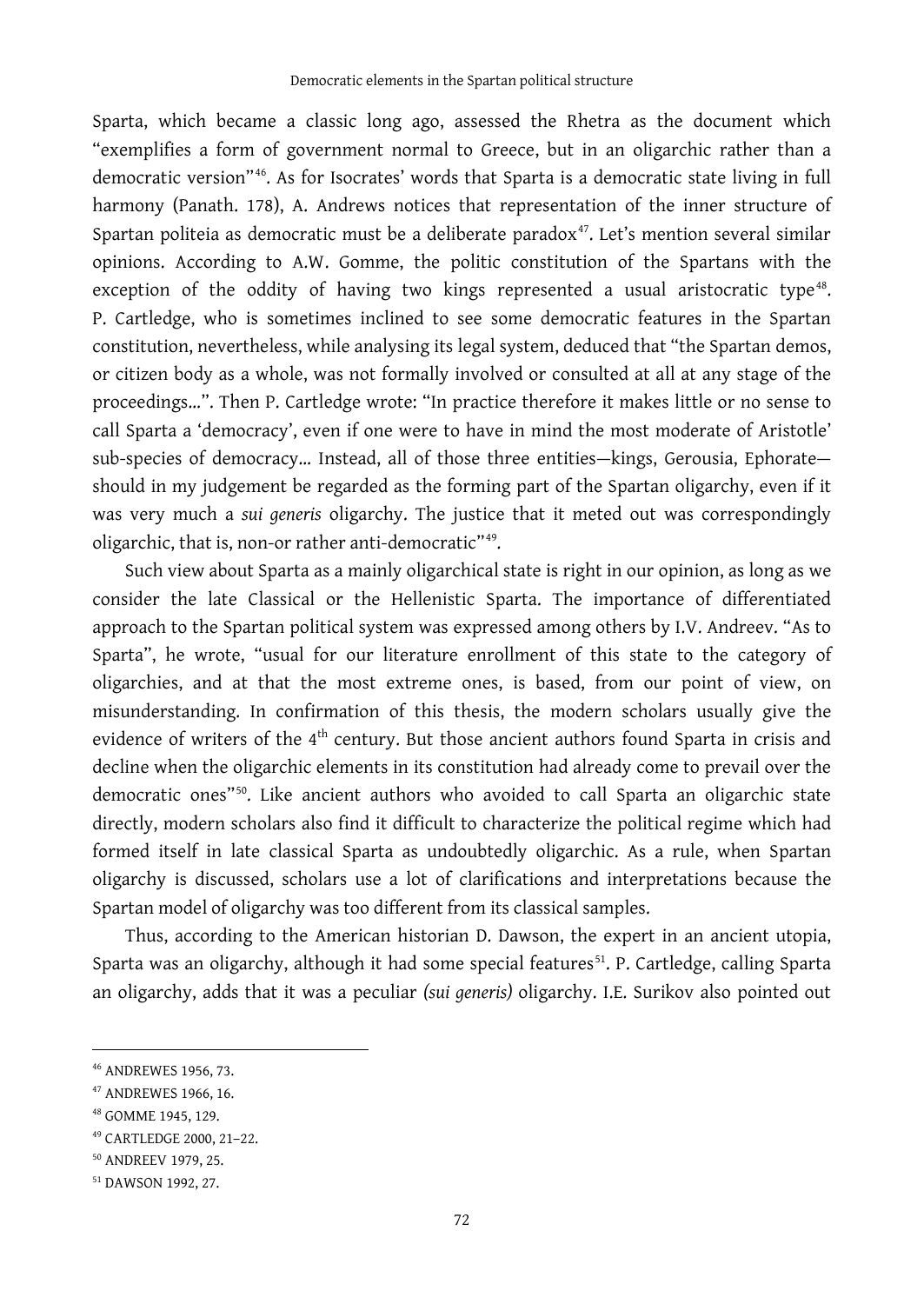that Spartan oligarchy was non-typical for Greece: "In any case, if it is possible to consider Sparta as oligarchy, it is necessary to agree that it was a strange, indistinctive oligarchy, very different from typical oligarchic regimes such as existed in Corinth or Megara..."<sup>52</sup>. Apparently, both Sparta and Athens, despite their dissimilitude, show two models of the Greek poleis in their extreme manifestations. As a fine expert on Spartan realities Stephen Hodkinson stated, the Spartan "society which we may view as standing at one end of the spectrum of Greek *poleis,* somewhat extreme perhaps, but no more so than democratic Athens standing equally firmly at the other extremity"<sup>53</sup>.

Sometimes the desire for definition as precise as possible leads to oxymorons. For example, the professor of Sorbonne N. Richet, the author of the most complete research about Spartan Ephorate, characterizes the political system of Sparta as "totalitarian democracy of oligarchs"<sup>54</sup>. Of course, such a definition is unacceptable, but there are good reasons for it.

### Conclusion

"Aristocracy? Oligarchy? Democracy? It is difficult to label the Spartan constitution of the 5<sup>th</sup> century"<sup>55</sup>. Certainly, the reality is always more complicated than theories, and "pure" political forms never existed in real life. When Sparta just appeared on the historical arena, it probably was a mostly aristocratic state. Having made radical changes to its constitution, Lycurgus directed Sparta's political development towards democracy, yet without destroying the previous social distinctions. We have to remember that the "democratizing" elements in the political system of Sparta did not survive early infancy<sup>[56](#page-14-4)</sup>. Even the board of ephors got gradually built into the oligarchic hierarchy and came to express interests not of the society as a whole, but only of its aristocratic-oligarchic elite, i.e. not really the interests of apella, but those of gerousia. As it has been repeatedly noticed, such a metamorphosis of the ephorate<sup>57</sup>, corresponds to Sparta's evolution towards an oligarchy. I.E. Surikov pointed out this uniqueness of Sparta's development which is opposite to the mainstream. Indeed the Spartan state did not develop in the same direction as, for example, Athens. "In Sparta where the initial elements of the democracy were quite strong, on the contrary, the oligarchic principles were gradually getting stronger, and the later, the more pronounced it was"<sup>58</sup>. By the end of the 5<sup>th</sup> century BC there was nothing left of the social balance which Spartans were so proud

<span id="page-14-0"></span><sup>52</sup> SURIKOV 2005, 226.

<span id="page-14-1"></span><sup>53</sup> HODKINSON 2005, 51.

<span id="page-14-2"></span><sup>54</sup> RICHER 1998, 301.

<span id="page-14-3"></span><sup>55</sup>WILL 1972, 440.

<span id="page-14-4"></span><sup>56</sup> RAAFLAUB, WALLACE 2007, 41.

<span id="page-14-5"></span><sup>57</sup> See, for example: HAMMOND 1973, 55.

<span id="page-14-6"></span><sup>58</sup> SURIKOV 2007, 110.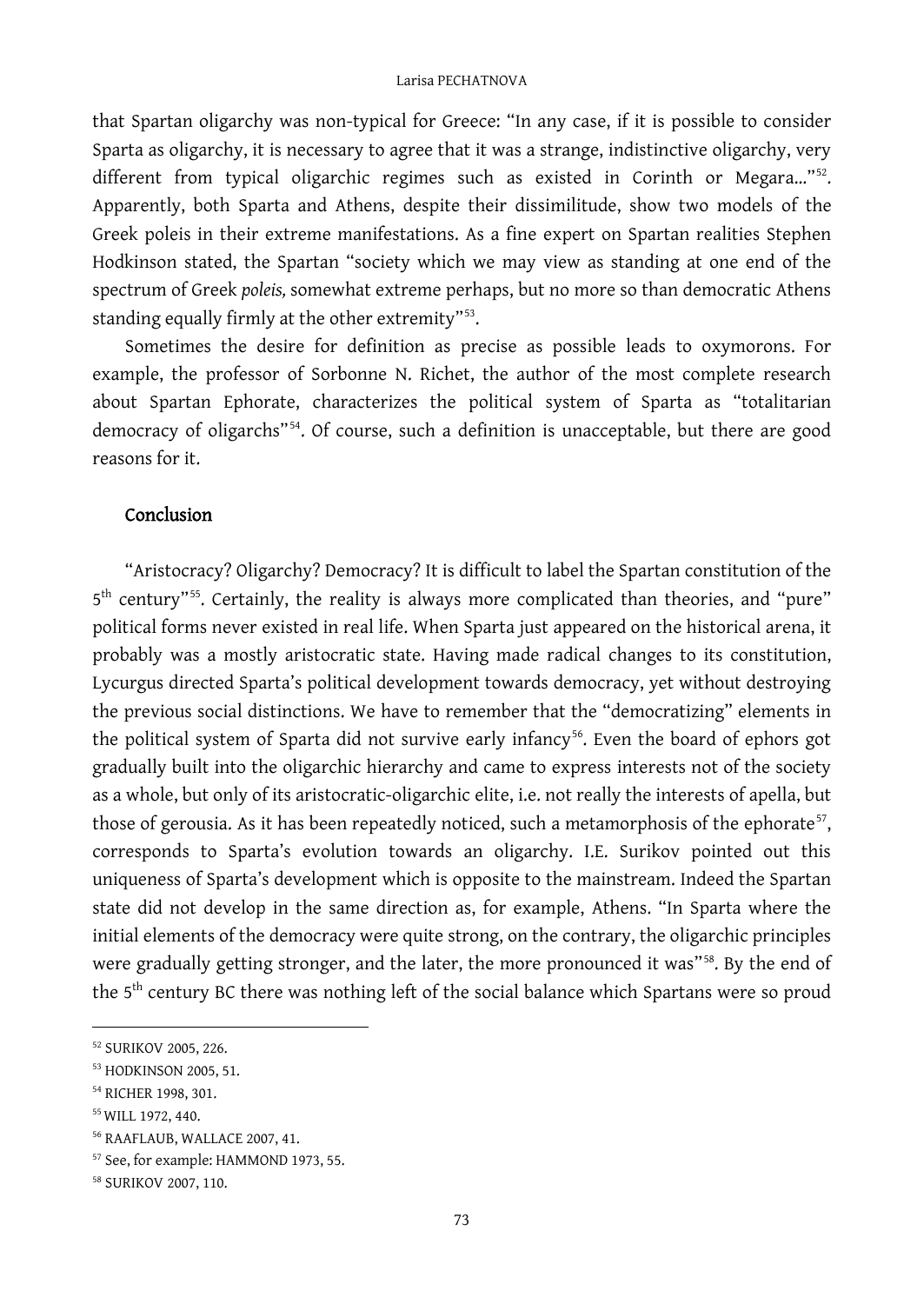about. By this time there were too many "errors" in the preserved sociopolitical structure of Sparta.

In the classical period the Spartan state system gradually evolved from traditional "hoplite politeia" into clannish or caste oligarchy, in which the ruling elite became much less dependent on and accountable to the common people than it had been before. The executive power in Sparta was given too much power that was not limited by any laws. It led to the actual usurpation of power by kings and gerontes, i.e. those who belonged to the most notable and rich citizens of Sparta. At the end of the 5<sup>th</sup> century the so-called small ecclesia was established (Xen. Hell. III. 3. 8), which was functioning alongside the usual popular assembly, and this fact probably is a symptom of the complete separation between the Spartan ruling class and the common people. This is exactly the process which Aristotle, possibly, had in mind when he said that "oligarchical governments break up when they create a second oligarchy within the oligarchy" (Pol. V. 1306a 13-16). At the turn of the  $5<sup>th</sup>-4<sup>th</sup>$ centuries BC the division of the civil society into several unequal groups became quite obvious. So-called hypomeiones ( $\frac{1}{2}$   $\frac{1}{2}$   $\frac{1}{2}$   $\frac{1}{2}$   $\frac{1}{2}$   $\frac{1}{2}$   $\frac{1}{2}$   $\frac{1}{2}$   $\frac{1}{2}$   $\frac{1}{2}$   $\frac{1}{2}$   $\frac{1}{2}$   $\frac{1}{2}$   $\frac{1}{2}$   $\frac{1}{2}$   $\frac{1}{2}$   $\frac{1}{2}$   $\frac{1}{2}$   $\frac{1}{2}$ regarded as full citizens (Xen. Hell. III. 3. 6). What Aristotle spoke of and what modern scholars pointed out several times took place: "Aus der engen Oligarchie der Spartiaten wurde eine noch engere der Homoioi"<sup>[59](#page-15-0)</sup>. For the  $4<sup>th</sup>-3<sup>rd</sup>$  centuries BC saw not all Spartans as the homoioi anymore, but only "the best", i.e. the propertied class.

Such a result was brought about by the artificially frozen ancient legislation with its destructive idea of general equality for all the citizens. Aristotle noted that the obligation to make equal contributions for syssitia despite its apparent democracy was not actually a democratic measure: "Also the regulations for the public mess-tables called Phiditia have been badly laid down by their originator… among the Spartans everybody has to contribute, although some of them are very poor and unable to find money for this charge, so that the result is the opposite of what the lawgiver purposed. For he intends the organization of the common tables to be democratic, but when regulated by the law in this manner it works out as by no means democratic…" (Pol. II. 1271a 27–36). The cited remark shows that Aristotle understood the social essence of the Spartan state: where legal equality depends on economic equality, with the violation of the last the whole social system cracks too. In the conditions of economic inequality, which greatly increased by the end of Peloponnesian war, the retention of the archaic *census* for determination of the civil rights led to the fact that Sparta over one and a half century practically remained without full citizens, i.e. without those who could call themselves "equals". Such situation, when no more than one percent of the total number of the free population had full civil rights, never existed in any Greek polis. As I.V. Andreev

<span id="page-15-0"></span><sup>59</sup> EHRENBERG 1929, 1402.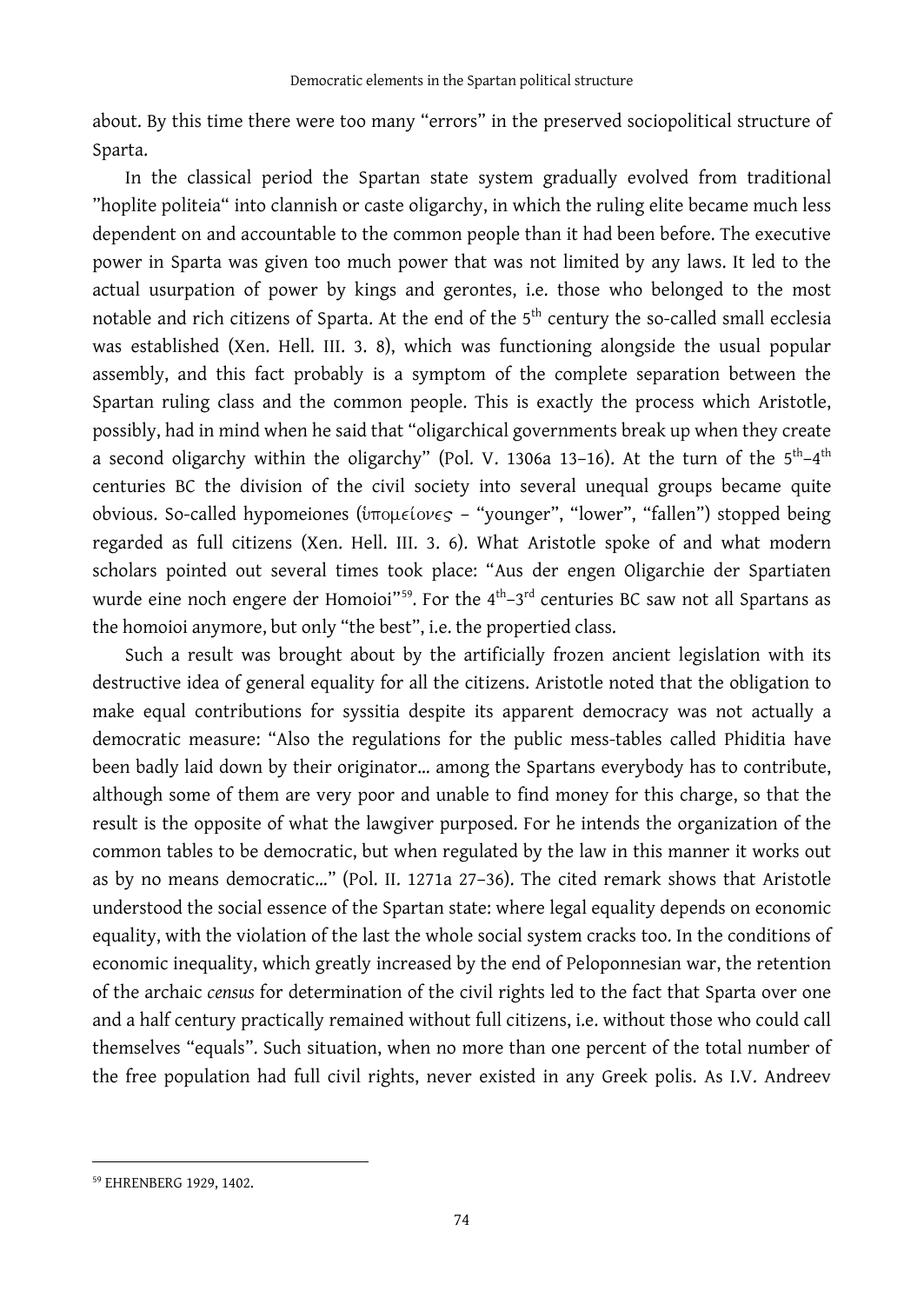noticed, "such a state, in the opinion of the ancient world, could hardly aspire to be considered truly democratic"<sup>60</sup>.

Sparta began with adopting the very liberal and to a certain degree even democratic constitution, but later it refused to move towards democracy. Even the ephorate, which originally functioned as the body representing Spartan common people and was in sharp opposition to traditional aristocratic institutes, by the end of the classical period had already lost all its democratic features and became an integrated part of the ruling hierarchy of oligarchs.

We can call the late Sparta a democracy only in comparison with east despotism. As Irina Shishova justly remarked, "There is no doubt that the Spartan community of equals was immeasurably more democratic than any ancient East society. However, the democracy in Sparta neither reached, nor even came close to the levels of democracy in those Greek poleis where the common people won a total victory over the nobility"<sup>61</sup>.

### References

- ANDREEV, I.V. 1979. Antichnyj polis i vostochnye goroda-gosudarstva. In: E.D. Frolov (ed.), *Antichnyj polis*, 8–27. Leningrad.
- ANDREEV, I.V. 1983. Sparta kak tip polisa. In: E.S. Golubtsova (ed.), *Antichnaja Grecija. Problemy razvitija polisa*, vol. 1, 194–216. Moscow.
- ANDREEV, I.V. 1998. *Cena svobody i garmonii. Neskol'ko shtrihov k portretu grecheskoj civilizacii.* Sankt-Peterburg.
- ANDREEV, I.V. 2004. *Muzhskie sojuzy v dorijskih gorodah-gosudarstvah (Sparta i Krit).* St. Petersburg.
- ANDREWES, A. 1956. *Greek Tyrants.* London.
- ANDREWES, A. 1966. *Ancient Society and Institutions*. Oxford
- ARNHEIM, M.T.W. 1977. *Aristocracy in Greek Society.* New York.
- CARTLEDGE, P. 1979. *Sparta and Lakonia. A Regional History 1300–362 BC.* London.
- CARTLEDGE, P. 2000. Spartan Justice? Or «the State of the Ephors»? *Dike: Rivista di storia del diritto greco ed ellenistico* 3, 5–26. Milano.

CARTLEDGE, P. 2001. *Spartan Reflections.* Berkeley.

DAWSON, D. 1992. *Cities of the gods: communist utopias in Greek thought.* New York, Oxford.

DOVATUR, A.I. 1965. *Politika i Politii Aristotelja. Moskva.* Moscow–Leningrad.

EHRENBERG, V. 1929. Sparta. *RE.* 2.Reihe, 3, 6, 1373–1453.

EHRENBERG, V. 1933. Der Damos im archaischen Sparta. *Hermes* 68, 288–305.

EHRENBERG, V. 1950. Origins of Democracy. *Historia* 1, 4, 515–518.

FROLOV, E.D. 2004. *Rozhdenie grecheskogo polisa*, 2nd ed. St. Petersburg.

GOMME, A.W. 1945. *A Historical Commentary on Thucydides,* I. Oxford.

<span id="page-16-0"></span><sup>60</sup> ANDREEV 1998, 95.

<span id="page-16-1"></span><sup>61</sup> SHISHOVA 1991, 103.